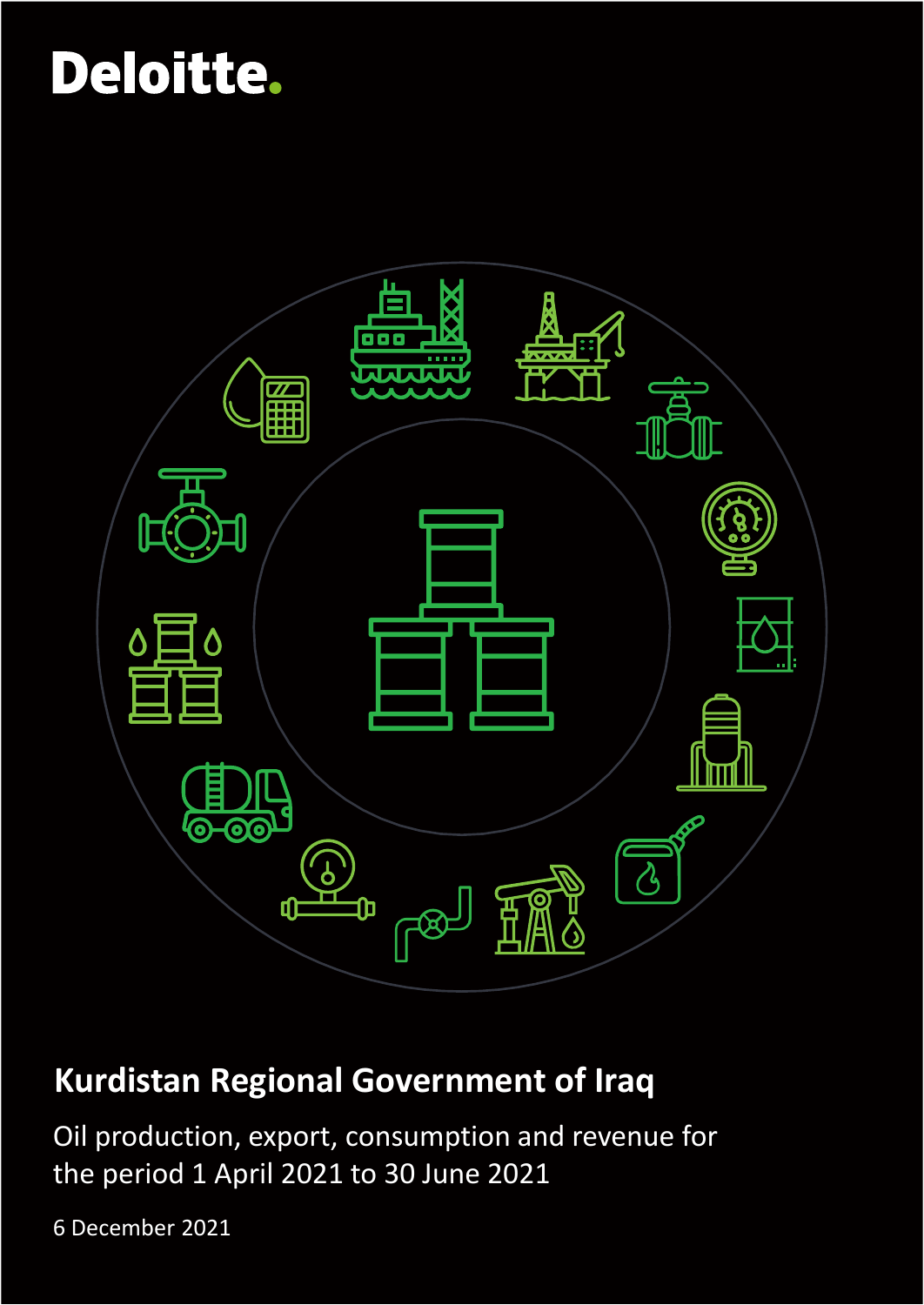#### 6 December 2021

Regional Council for Oil and Gas Affairs

Kurdistan Regional Government

Kurdistan Region, Iraq

### **Review of the Kurdistan Regional Government of Iraq's oil production, export, consumption and revenue for the period 1 April 2021 to 30 June 2021**

- We were appointed by the Regional Council for Oil and Gas Affairs ("RCOG") of the Kurdistan Regional Government ("KRG") to review oil production, export, consumption and revenue for 2021, as well as prior years 2014 to 2020. 1.1
- We have completed our review of the schedule of oil export, consumption and revenue for the period 1 April 2021 to 30 June 2021 ("Q2 2021"), attached as Schedule 1 to this report. We have previously reviewed and reported on the schedule of oil export, consumption and revenue for the period 1 January 2017 to 31 March 2021. 1.2
- Our procedures involved reviewing export and sales records; undertaking site visits; making inquiries of oil producers; reviewing production metering records; and undertaking other procedures as required. 1.3
- We report our findings below: 1.4
	- Oil export and consumption We did not identify any misstatements in the 1 April 2021 to 30 June 2021 oil export and consumption data. 1.4.1
	- Oil sales We did not identify any misstatements in the 1 April 2021 to 30 June 2021 oil 1.4.2 sales data and the net amount received in the period by the KRG.
- This report is limited to the data contained in Schedule 1 and does not extend to any further information that may have been produced or published by the KRG. 1.5
- We used sampling and other techniques to the extent we considered necessary to verify the data in Schedule 1. Our review was dependent on documentation provided by all stakeholders (oil producers, refineries, oil traders, the pipeline operator, and the KRG's Ministry of Natural Resources), and the accuracy and completeness thereof. 1.6
- This report has been prepared for RCOG. Deloitte accepts no responsibility or liability to any third parties for any opinions expressed or any inaccuracy, omission or error regarding any information contained within this report. No party, other than the RCOG, is entitled to rely on this report for any purpose whatsoever. 1.7
- This report and Schedule 1 have also been published in the Arabic and Kurdish languages. In the event of any discrepancies between these documents, the English version is definitive. 1.8

Yours faithfully,

N. Clay.

Neil Hargreaves Deloitte Professional Services (DIFC) Limited

20 tanlos.

Robert O'Hanlon Deloitte & Touche (M.E.)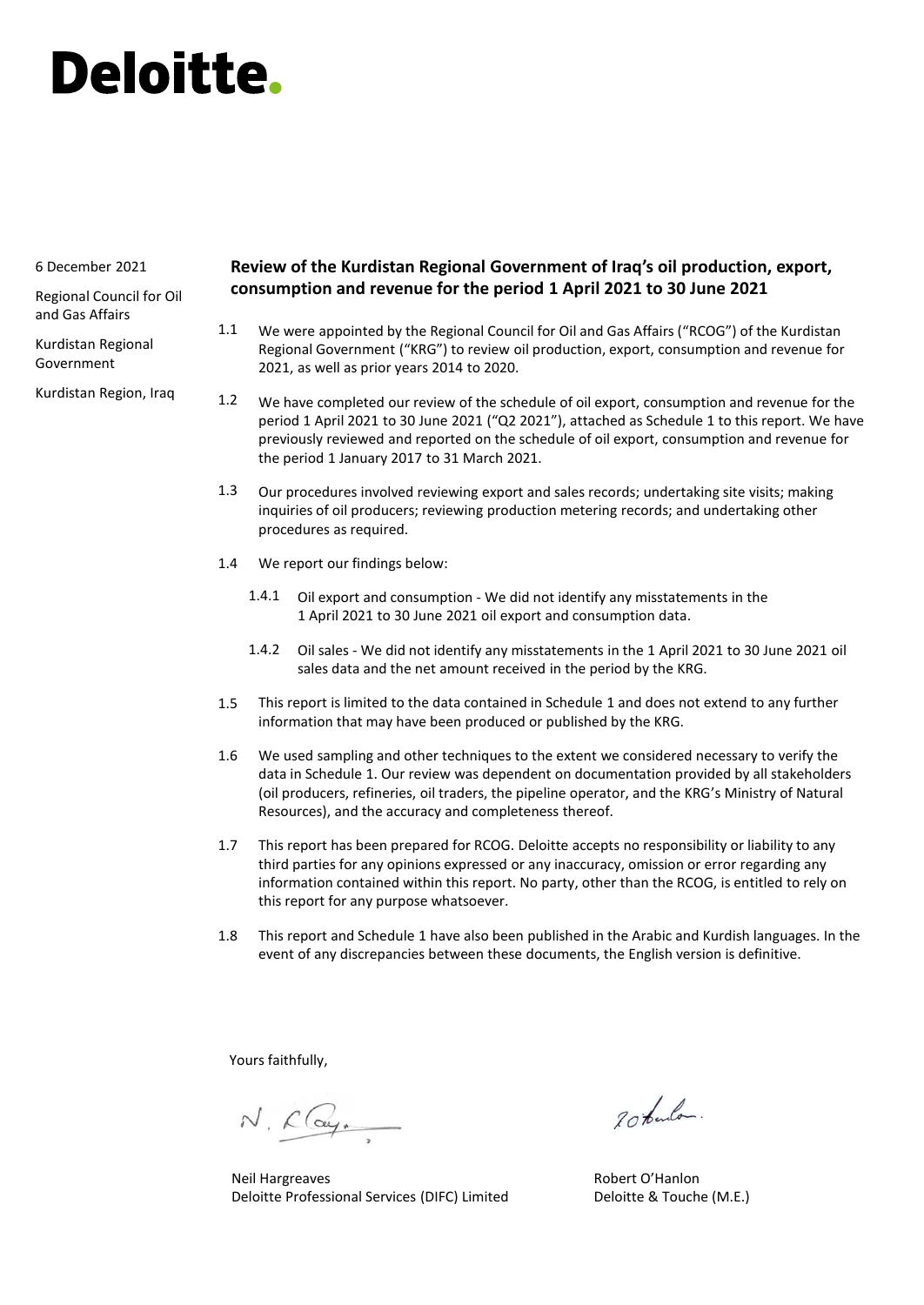## SCHEDULE 1

## Oil production, export, consumption and revenue

### **1 April 2021 to 30 June 2021**

| (-స్తా<br><b>Oil Exports and Consumption</b>              | <b>Period Total</b> |
|-----------------------------------------------------------|---------------------|
| Piped export of crude oil (Note 2 and Note 3)             | 39,215,239 bbls     |
| Crude oil delivered for MNR refining, net of HFO (Note 2) | 1,866,179 Bbls      |
| Sales to refineries                                       | 175,842 bbls        |
| Total exported & consumed (Note 4)                        | 41,257,260 bbls     |

| <b>Pipeline Export Sales Analysis</b>                                                                         | <b>Period Total</b> |
|---------------------------------------------------------------------------------------------------------------|---------------------|
| Net oil lifted by the buyers (net quantity after inventory movement and removal of<br>water content) (Note 5) | 39,425,366 bbls     |
| Gross value of crude oil sold                                                                                 | 2,275,079,490 USD   |
| Average price per barrel achieved for oil sold (Note 6)                                                       | 57.706 USD/bbl      |

| Net oil (crude and condensate) lifted by the buyers (net quantity after removal of<br>water content and evaporation losses during transportation) | 175,842 bbls   |
|---------------------------------------------------------------------------------------------------------------------------------------------------|----------------|
| Gross value of crude and condensate sold                                                                                                          | 11.288.944 USD |
| Average price per barrel achieved for oil sold                                                                                                    | 64.199 USD/bbl |

| <b>Financial Flows</b><br>5000                                                               | <b>Period Total</b>   |
|----------------------------------------------------------------------------------------------|-----------------------|
| Gross value of crude oil and condensate sold (Piped exports and local sales)                 | 2,286,368,434 USD     |
| Net movement in buyer account balances (Note 7)                                              | (47,862,088) USD      |
| Interest and other charges (Note 8)                                                          | (26,902,353) USD      |
| Payments made to oil producers                                                               | (941,452,738) USD     |
| Tariff payments to Turkish Energy Company (TEC)                                              | (119,394,094) USD     |
| Payments made to Kurdistan Pipeline Company (KPC) under the pipeline<br>concession agreement | $(238, 932, 863)$ USD |
| Payments made to other parties by the KRG (note 9)                                           | (17,393,892) USD      |
| Net cash balance received by the KRG for sales and related activities                        | 894,430,406 USD       |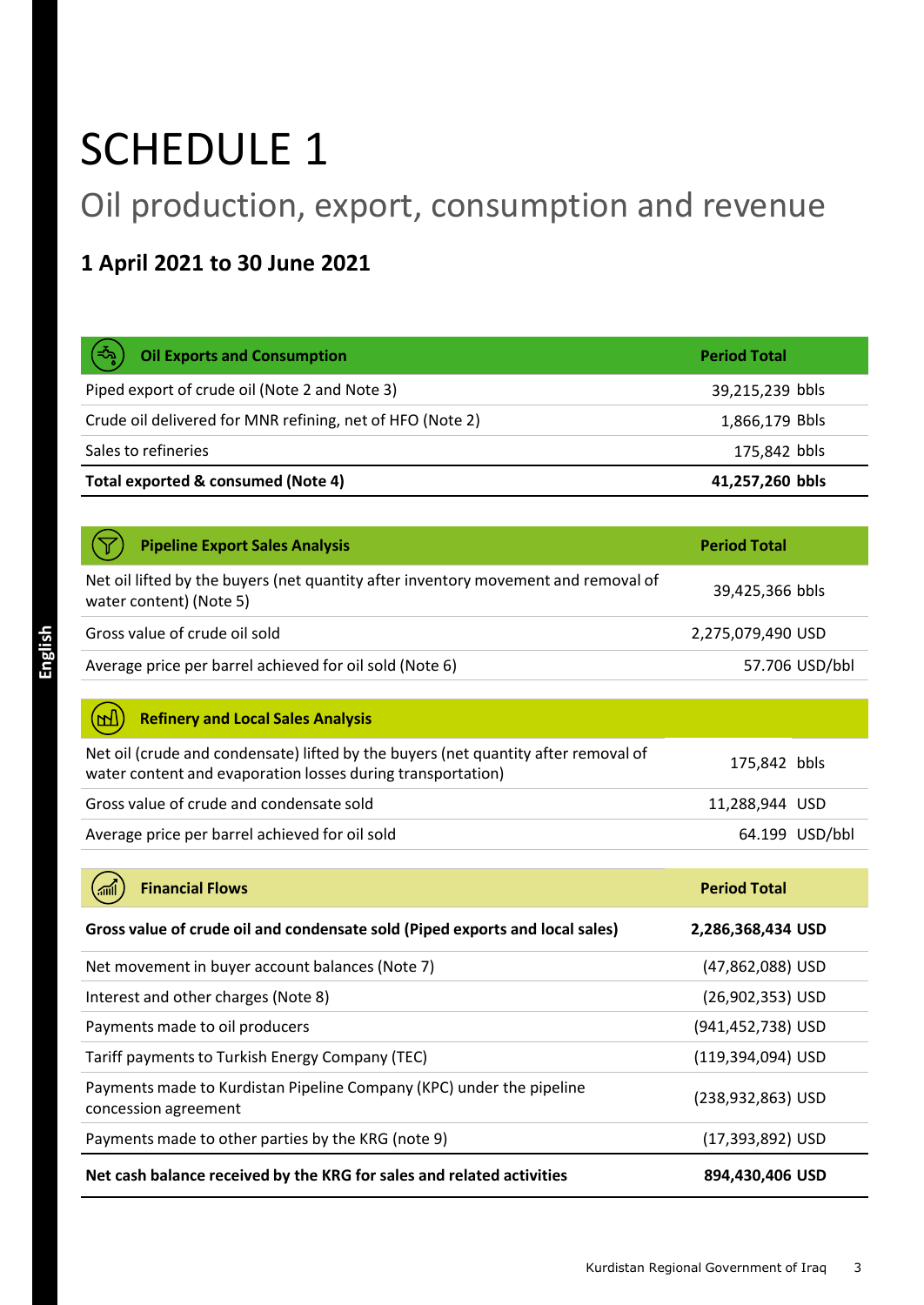## NOTES TO SCHEDULE 1

### Oil production, export, consumption and revenue

### **1 April 2021 to 30 June 2021**

#### **Note 1**

All figures in Schedule 1 for the period 1 April 2021 to 30 June 2021 oil production, export, consumption and revenue data are based on the records provided by stakeholders to the KRG. The KRG pipeline has also been used to export North Oil Company (NOC) crude oil during the period. This oil is not included in Schedule 1.

#### **Note 2**

Piped export of crude oil includes 305,632 bbls of refined heavy fuel oil surplus to internal consumption during the period.

| Note 3                                         |            |             |  |
|------------------------------------------------|------------|-------------|--|
| Gross crude oil lifted by the buyers           | 39,534,979 | bbls        |  |
| Increase (decrease) in storage at oil terminal | (319,740)  | bbls        |  |
| Piped export of crude oil                      | 39,215,239 | <b>bbls</b> |  |
| Note 4                                         |            |             |  |

#### Total oil exported and consumed represents the production from KRG-operated fields, after taking account of the following:

- i. The change in the quantity of oil in the pipeline during the period;
- ii. Operational losses and volume differences during pipeline and trucking transportation due to repairs, metering calibration differences, evaporation during trucking condensate, etc.; and
- iii. Timing differences between pipeline inputs from NOC and the allocation of NOC oil at the export terminal.

#### **Note 5**

Gross piped exports are 39,534,979 bbls, whereas the net piped export sales are 39,425,366 bbls. The difference between the gross and net piped exports is due to the removal of contaminants such as water.

#### **Note 6**

The net piped export barrels and average price per barrel achieved for oil sold by month is as follows:

| <b>April 2021</b> | May 2021        | <b>June 2021</b> | Q2 2021         |
|-------------------|-----------------|------------------|-----------------|
| 13,199,708 bbls   | 13,486,312 bbls | 12,739,346 bbls  | 39,425,366 bbls |
| 53.261 USD/bbl    | 56.938 USD/bbl  | 63.125 USD/bbl   | 57.706 USD/bbl  |
|                   |                 |                  |                 |

#### **Note 7**

The net movement in buyer account balances during the period was a decrease of USD 47,862,088. The resulting total balance owing from the KRG to buyers at the end of the period was USD 3,930,908,128. Part of this balance includes amounts advanced in Euro that are to be repaid in Euro at the prevailing exchange rate at the time of settlement, therefore the final repayment amount may differ from the current period balance stated in this note. Claims from the buyers that are pending MNR approval are not included in this balance. The total balance owing from the KRG to the buyers does not include an additional Euro 310,000,000 reclassified as oil prepayments in a prior period, but not yet released to the KRG.

#### **Note 8**

Interest and other charges of USD 26,902,353 is made up of the following:

- i. USD 17,597,706 in interest charges;
- ii. USD 9,304,647 in claims related to 2019/2020 contaminated cargoes.

#### **Note 9**

Payments made to other parties of USD 17,393,892 is made up of the following:

- i. USD 11,288,944 for fuel purchased for the Ministry of Electricity;
- ii. USD 5,664,145 for refinery processing fees; and
- iii. USD 440,803 for professional services provided to the KRG.

#### **Note 10**

At the end of Q2 2021, USD 294 million and Euro 310 million of KRG oil revenues remain held in bank accounts in Lebanon. Banks in Lebanon continue to restrict the movement of foreign currency outside the country.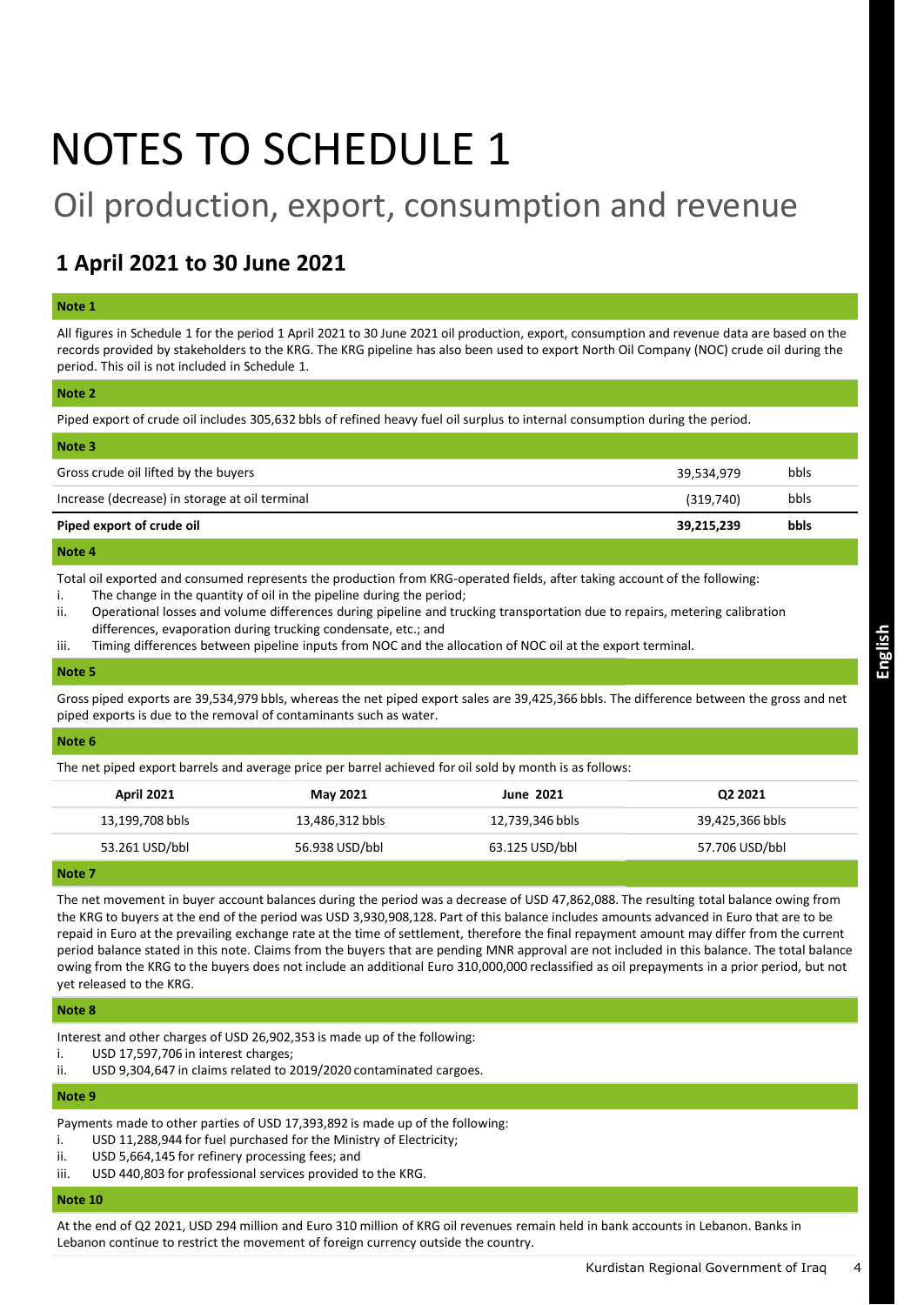### **KURDISH TRANSLATION**

**وەرگێڕانى كوردی** 

٦ی کانونی یەکەم ۲۰۲۱ ئەنجومەنی هەرێمی بۆ کاروباری نەوت و گاز لە هەرێمی کوردستان **وردبینیی بەرهەمهێنان، هەناردەکردن، بەکاربردن و داهاتی نەوتی حکومەتی هەرێمی کوردستان، لە ماوەی نێوان 1ى نیسانی ٢٠٢1 تا 3٠ى حوزەیرانی ٢٠٢1** ۱.۱ ئێمە لەالیەن ئەنجومەنی هەرێمی بۆ كاروبارى نەوت و گازی هەرێمی کوردستانەوە دەستنیشانکراین بۆ ئەنجامدانی وردبینی لە خشتەی بەرهەمهێنان، هەناردەکردن، بەکاربردن و داهاتی نەوت بۆ ساڵی ۲۰۲۱ و

حکومەتی هەرێمی کوردستان

هەرێمی کوردستان-عێراق

- هەروەها بۆ ساڵەكانی پێشووتری ۲۰۱4 تا .۲۰۲۰
- ۲.۱ ئێمە وردبینیمان تەواوكرد بۆ خشتەی هەناردەکردن، بەکاربردن و داهاتی نەوت لە ماوەی نێوان ۱ى نیسانی ۲۰۲۱ تا 3۰ى حوزەیرانی ۲۰۲۱ )چارەكی دووەمی ۲۰۲۱(، بەپێى خشتەی )۱( كە هاوپێچی ئەم راپۆرتە کراوە. پێشتر وردبینیمان تەواوكرد بۆ خشتەی هەناردەكردن، بەكاربردن و داهاتی نەوت لە ماوەی نێوان ۱ى کانونی دووەمی ۲۰۱7 تا 3۱ى ئاداری ،۲۰۲۱ و ڕاپۆرتیشمان دەربارەی پێشکەش کرد.
- 3.۱ ڕێکارەکانی ئێمە بۆ ئەم ڕاپۆرتە پێکهاتبوون لە وردبینیکردنی هەناردەکردن و تۆماری فرۆشتنەکان، ئەنجامدانی سەردانی مەیدانی پێویست، وردبینیکردنی تۆمارەکانی پێوانەی بەرهەمهێنان، داواكردنى زانیارى لە کۆمپانیاکانی نەوت، هەروەها گرتنەبەری ڕێکاری دیكەى پێویست.
	- 4.۱ ئەمانەی خوارەوە ئەنجامەکانی وردبینییەکەی ئێمەن:
- ۱.4.۱ بۆ هەناردەکردن و بەکاربردنی نەوت -هیچ بەیانێکی نادروستمان بەدینەکرد لە زانیارییەکانی هەناردەکردن و بەکاربردنی نەوت لە ماوەی نێوان ۱ى نیسانی ۲۰۲۱ تا 3۰ى حوزەیرانی .۲۰۲۱
- ۲.4.۱ بۆ فرۆشتنی نەوت -هیچ بەیانێکی نادروستمان بەدینەکرد لە زانیارییەکانی فرۆشتنی نەوت و کۆی بڕی پارەی وەرگیراوی مانگانە لە ماوەی نێوان ۱ى نیسانی ۲۰۲۱ تا 3۰ى حوزەیرانی .۲۰۲۱
- 5.۱ ئەم ڕاپۆرتە سنووردارە بۆ زانیارییەکانی ناو خشتەی )۱( و هیچ زانیارییەکی دیکە ناگرێتەوە کە لەالیەن حکومەتی ھەرێمی کوردستانـەوە ئامادەکراون یان بلاوکراونـەتـەوە. بـەرھەممهێنان لـه کێلگە جیاوازەکان، بـابـەتن بۆ ڕێکاری تری وردبینی و پشتڕاستکردنەوە، ئەو پرۆسەیەش ئێستا بەردەوامە.
- ٦.۱ تەکنیکی وەرگرتنی نموونە )سامپڵ( و تەکنیکی دیکەمان بەکارهێناوە، تا ئەو جێگەیەی بە پێویستمان زانی بێت بۆ پشتر استکردنـموءی زانـیارییـهکانـی خشتهءی (۱)<sub>.</sub> وردبینـی ئێمه و دروستـی و تـمواوی زاننیارییبهکان پشت دەپـمستێت به بەڵگەنامەی پێشکەشکراو لەالیەن هەموو الیەنە پەیوەندیدارەکانەوە )بەرهەمهێنەرانی نەوت، پااڵوگەکان، بازرگانانی فرۆشى نەوت، بەکارخەری بۆری نەوت و وەزارەتی سامانە سروشتییەکانی حکومەتی هەرێمی کوردستان) لەسەر بنەمای دروستى و تەواويى زانيارييەكان.
- 7.۱ ئەم ڕاپۆرتە ئامادەکراوە بۆ ئەنجومەنی هەرێمی بۆ كاروبارى نەوت و گازی هەرێمی کوردستان و )دیلۆیت( بەرپرسیار نییه له بۆچوون یان خستنەرووی هەر نادروستیی، کەموکوری یان هالمەیک له زانیارییەکانی ئەم<br>راپزرتەدا له بەرامبەر هەر لایەننکی سنیەم، و (دیلزیت) بەرپرسیاره له بەرامبەر ئەنجومەنی هەربمی بۆ كاروبارى نەوت و گازی هەرێمی کوردستان، و هیچ الیەنێک، جگە لە ئەنجومەنی هەرێمی بۆ كاروبارى نەوت و گازی هەرێمی کوردستان، مافی پشتبەستنی بەم ڕاپۆرتە نییە، بۆ هەر مەبەستێک بێت.
- 8.۱ ئەم ڕاپۆرتە و خشتەی )۱( بە زمانەکانی عەرەبی و ئینگلیزیش باڵوکراونەتەوە، ئەگەر هەر دژیەکییەک هەبوو لەنێوان دۆکۆمێنتەکان بە زمانە جیاوازەکان، دەقە ئینگلیزییەکە یەکالکەرەوەیە.

دڵسۆزتان

Robert O'Hanlon Deloitte & Touche (M.E.)

Neil Hargreaves Deloitte Professional Services (DIFC) Limited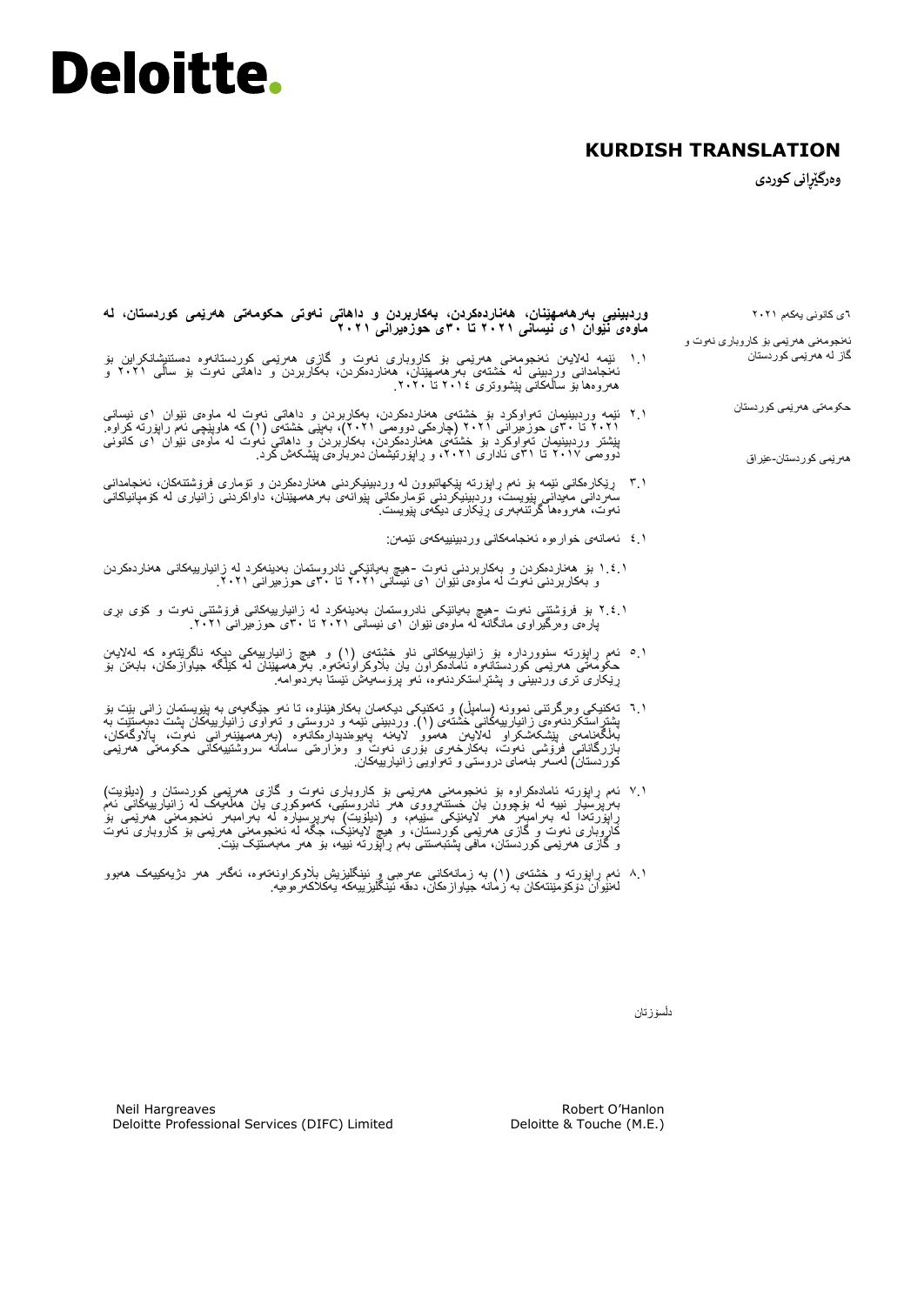## **خشتەی ژمارە 1**

هەناردەکردن، بەکاربردن و داهاتەكانى نەوت

**وردبینی بەرهەمهێنان، هەناردەکردن، بەکاربردن و داهاتەكانی نەوتی حکومەتی هەرێمی کوردستان، لە ماوەی نێوان 1ى نیسانی ٢٠٢1 تا 3٠ى حوزەیرانی ٢٠٢1**

|                         | كۆى گشتى لەو ماوەيەدا                                                        | (شج ) هەناردەكردن و بەكارېردنى نەوت                                                                                                                                        |
|-------------------------|------------------------------------------------------------------------------|----------------------------------------------------------------------------------------------------------------------------------------------------------------------------|
| بەرمىل                  | 59,510,559                                                                   | نموتی خاوی ههناردهکراو به بۆری، بړوانه (تێبینی ۲) و (تێبینی ۳)                                                                                                             |
| بەرمىل                  | $\langle \rangle, \lambda \mathbf{1} \mathbf{1}, \mathbf{1} \vee \mathbf{1}$ | ړادهستکردنی نەوتی خاو لەلايەن وەزارىتى سامانە سروشتىيەكان بۆ پالاوتن، سافيى نەوتى قورس (تێبينى ٢)                                                                          |
| بەرمىل                  | $1Y0, \lambda 5Y$                                                            | فرۆشتن بۆ پاڵاوگەكان                                                                                                                                                       |
| بەرمىل                  | 51,701,77.                                                                   | كۆى ھەناردەكردن و بەكاربردن (تێبينى ٤)                                                                                                                                     |
|                         | کۆی گشتی لەو ماوەي <mark>ەد</mark> ا                                         | شیکاری فرۆشتنی نەوتی خاوی هەناردەكراو بە بۆرى $(\mathcal{T})$                                                                                                              |
| بەرمىل                  | 59,570,517                                                                   | سافی نەوتی خاوی گواستراوه بۆ كړياران (واته سافی بړهكه پاش گواستنەومكانی تۆماركراو<br>لەسەر نەوتی خەزنكراو لە كۆگاكاندا و لابردنی پێكهاتەی ئاو)، بړوانه (تێبينی °)          |
| دۆلارى ئەمرىكى          | $x, x, y, \ldots, x, y, z$                                                   | كۆي بەھاي نەوتى خاوي فرۆشراو                                                                                                                                               |
| بەرمىل/ \$              | $o_{V,V}$                                                                    | تَيْكِرِاي نرخي بەدەستھاتوو بۆ يەك بەرمىل نەوتىي فرۆشراو، بړوانە (تێبيني ٦)                                                                                                |
|                         | كۆى گشتى لە <mark>ۋ ماۋەيەدا</mark>                                          | ( <u>Hr)</u> شیکاری پالاوگه و فروشتنهکانی ناوخو                                                                                                                            |
| بەرمىل                  | $\gamma \vee \circ \phi, \wedge \psi \vee$                                   | سافی نەوت (نەوتى خاو و كۆندێنسەيت)ى گواستراوە لەلايەن كړيارانەوە (سافى بړەكە پاش لابردنى<br>پێکھاتەى ئاو و ئەو بړەيەى بە فيړۆ دەچێت بە ھۆى بەھەلمىبوون لەكاتى گواستنەوەدا) |
| دۆلارى ئە <i>مر</i> ىكى | 11,7AA,966                                                                   | کۆي بەھاي نەوتى خاو و كۆندێنسەيتى فرۆشراو                                                                                                                                  |
| بەرمىل/ \$              | $72.199$                                                                     | تیکرای نرخی یاك بەرمیلی نەوتى فرۆشراو                                                                                                                                      |
|                         | كۆى گشتى لەو ماوەيەدا                                                        | (أأأأ) رِيْرِ موى دارايي (التدفق المالي)                                                                                                                                   |
| دۆلار ئ ئەمريكى         | $\mathbf{y}, \mathbf{y}$                                                     | كۆى بەھاى نەوتى خاو و كۆندېنسەيتى فرۆشراو (ھەناردەكراو لەريى بۆرى و فرۆشتنى ناوخۆ)                                                                                         |
| دۆلارى ئەمرىكى          | $(*v, \lambda 1Y, \lambda A)$                                                | گۆړانكارى له ړهسيدى حيساباتى كړيارمكان، بړوانه (تێيينى ٧)                                                                                                                  |
| دۆلارى ئەمريكى          | (17, 9.7, 7.07)                                                              | سوود و ړسووماتی دیکه، بړوانه (تێبینی ۸)                                                                                                                                    |
| دۆلارى ئەمرىكى          | (951, 501, 507, 504)                                                         | پاردان بو شایستهی دارایی بهرههمهیندرانی نهوت                                                                                                                               |
| دۆلارى ئەمرىكى          | (119, 792, 92)                                                               | پارددان له بهرامبهر تاریفی کومپانیای وزمی تورکی (TEC)                                                                                                                      |
| دۆلارى ئەمرىكى          | (55, 955, 055)                                                               | بړی پارەی دراو بۆ كۆمپانيای بۆريى كوردستان (KPC) بەگوێرەی ړێككەوتنى ئيمتيازى هێڵى بۆربيەكان                                                                                |
| دۆلارى ئەمرېكى          | (11, 11, 11)                                                                 | پارہدان بۆ لايەنى سێيەم لەلايەن حكومەتى ھەرێمى كوردستان، بړوانە (تێبينى ٩)                                                                                                 |
| دۆلار ئ ئەمرىكى         | $\lambda$ ٩٤,٤٣٠,٤٠٦                                                         | سافی داهاتی و درگیراو لهلایهن حکومهتی ههریمی کوردستان له ماوهی فروشتنی نهوت و<br>چالاكييه پەيو ەنديدار ەكاندا                                                              |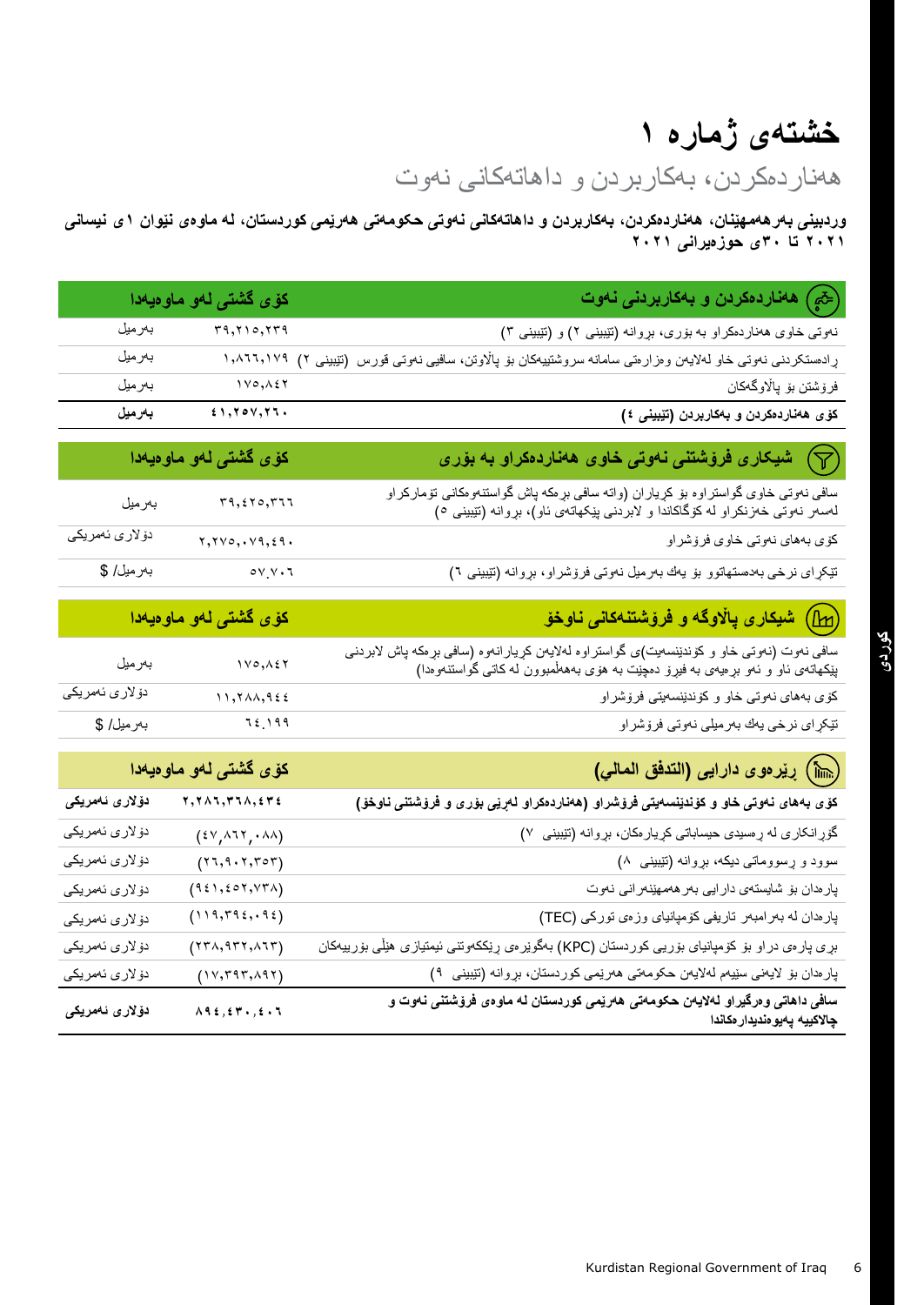## **تێبینییەكانی خشتەی ژمارە 1**

### بەرهەم هێنان، هەناردەکردن، بەکاربردن و داهاتەكانى نەوت

**وردبینی بەرهەمهێنان، هەناردەکردن، بەکاربردن و داهاتەكانی نەوتی حکومەتی هەرێمی کوردستان، لە ماوەی نێوان 1ى نیسانی ٢٠٢1 تا 3٠ى حوزەیرانی ٢٠٢1**

#### **تێبینی 1**

ههموو ژمارمکانی خشتهی (۱) له ماوەی نێوان ۱ی نیسانی ۲۰۲۱ تا ۳۰ی حوزمیرانی ۲۰۲۱ بۆ زانیارییهکانی بهرههمهێنان، ههناردمکردن، بهکاربردن و داهاتهکانی نەوت، لەسەر بنەمای ئەو تۆمارانەن كە لەلايەن خاوەن بەرژەومندىيەكانەوە پێشكەش مەرقىي كوردستان كراون. ھەروەھا بۆرپی حكومەتی ھەرپمی كوردستان بەكاردێت بۆ هەناردەكردنی نەوتی خاوی كۆمپانیای نەوتی باكوور )NOC )لەو ماوەیەدا. خشتەی )۱( ئەم نەوتەی لەخۆنەگرتووە.

#### **تێبینی ٢**

نەوتی خاوی هەناردەكراو لەڕێی بۆرییەوە لە ناویشیدا بڕی 3۰5.٦3۲ بەرمیل لە نەوتی قورسی پاڵێوراو سەرەڕای بەكاربردنی ناوخۆیی لە ماوەی دیاریكراودا.

| تيبينى                                                 |            |         |
|--------------------------------------------------------|------------|---------|
| كۆي نەوتى خاوى گواستراوه لەلايەن كړيارانەوه            | 59.072.919 | بەر مېل |
| زيادبوون (كەمبوونەوە) لە كۆگاكان لە تټرمينالْمى نەوتدا | (T19, V2)  | بەر مېل |
| نەوتى خاوى ھەناردەكراو بە بۆرى                         | ۳۹,۲۱۰,۲۳۹ | بەرمىل  |

#### **تێبینی 4**

سەرجەم نەوتی هەناردەكراو و بەكاربراوی نەوتی بەر ھەمهێنراو دەردەخەن لەكرىك كېرىستانەو بەپرنومىترىن، لەندوای رەچلوكردنی ئەمانەی خوارەوە: ١( گۆڕانکاری لە بڕی نەوتی هاوردەکراو لەڕێی بۆرییەکان لەو ماوەیەدا؛

٢) بەفیرۆچوون لە کاتی پرۆسەکان و جیاوازی لە کاتی گواستنەوە لەرێی بۆتانکوردا پوشاكل دنى بولغان، جیاوازی لە خوێندنەوەی ئامێرەکانی پێوانەکردن، بەهەڵمبوون لە کاتی گواستنەوەی کۆندەینسەیت بە تانکەر، ...تاد؛ و

٢) جیاوازی كات له نێوان داخلكراومكانی بۆربیەكان لەلايەن كۆمپانیای نەوتی و كېمپانیای كېمپانیای نەوتی باكوور لە وێستگەی هەناردەكردن.

#### **تێبینی ٥**

کۆی گشتی هەناردەكراو لەڕێی بۆرییەوە بریتییە لە 39,534,979 بەرمیل، لەكاتێكدا سافی بڕی هەناردەکراوی فرۆشراو لەڕێی بۆرییەوە بریتییە لە 39,4۲5,3٦٦ بەرمیل. هۆکاری جیاوازی نێوان كۆی گشتی هەناردەكردن و بڕی هەناردەکراوی فرۆشراو دەگەڕێتەوە بۆ البردنی خەوشەكان، وەك ئاو.

#### **تێبینی ٦**

سافی ژمارەی بەرمیلى هەناردەکراو لەڕێی بۆرییەوە لەگەڵ تێكڕای نرخى یەك بەرمیلی نەوتی فرۆشراو مانگانە بەم شێوەیەی خوارەوە:

| نیسانی ۲۰۲۱             | ناباری ۲۰۲۱              | حوز میرانی ۲۰۲۱         | چار ہکی دو و ممی ۲۰۲۱ |
|-------------------------|--------------------------|-------------------------|-----------------------|
| ۱۳٫۱۹۹٫۷۰۸ بەر مېل      | ۱۳٫٤۸٦,۳۱۲ بەر مېل       | ۱۲٬۷۳۹٬۳٤٦ بەر مېل      | ۳۹٫٤۲٥٫۳٦٦ بەر مېل    |
| ۶۳٬۲٦۱ دؤ لار / بهر میل | ۹۳۸ ۹۳۸ دؤ لار / بهر میل | ۱۲۵ ۱۲ دؤ لار / بهر میل | ۷.۷۰٦ دۆلار / بەر مېل |

#### **تێبینی ٧**

سافی گزرِ انکاریی له رِمسیدی حساباتی كړیار مکان له ماوەی ئاماژ بینی او باری نوپوس به بری ۸۲۰٫۸۲۲ دۆلاری ئەمریکی. له ئەنجامدا كۆی رِمسیدی قەرزاریی حكومەتی هەریمی كوردستان لە بەرژەومندیی كریارمكان لە كۆتاپی ماومكەدا دەكاتە 3,91،1۲۸دۆلاری ئەمریكی. بەشنِك لەم رەسیدە بریتییە لە ئەو برە پارانەی پێشەكی به یۆرۆ دراون كه دەبێت به یۆرۆ بدرێنەو به نرخی ئالوگۆردن باکتاوكردندا، بەمەش بړی دانەوەی پارەی كۆتایی لەوانەیە جیاواز بێت لەگەڵ رٍدسیدی ماوەی ئیستای ئاماژمپێدراو لەم تێبینییەید. داواكاری كړیارمكان كه چاوەړوانی روزاروتی سامانه سروشتییەكان دەكەن لەم رەسیدەدا شوێنی ناكرێتەوە. كۆی ړەسیدی قەرزاریی حکومەتی هەرێمی کوردستان لە بەرژەومندیی کړیارمکان،ئەو ٦٠٠ ملیزن توپان، کړیاروو پیشکاشکراوه ومک پارمدانی پێشتری نەوت، ئەو پێشکەشکردنه لەالیەن حکومەتی هەرێمی کوردستان پەسەند نەکراوە.

#### **تێبینی ٨**

سوود و ڕسووماتەكانی دیکە كە بەهاكەی ۲٦,9۰۲,353دۆالری ئەمریكییە لەمانەی خوارەوە پێكدێت: ۱( ۱7,597,7۰٦دۆالری ئەمریکی وەك ڕسووماتى سوود؛

۲( 9,3۰4,٦47 دۆالری ئەمریکی وەک تێچووەکانی گواستنەوە و ئەو داوایانەی کە دەگەڕێنەوە بۆ ساڵی ۲۰۲۰/۲۰۱9 پەیوەندیدار بە کارگۆی خەوشدار.

#### **تێبینی 9**

خەرجییە گشتییەکان بۆ لایەنی سێیەم کە بەھاکەی ۱۷٫۳۹۳٫۸۹۲ دۆلاری ئەمریکییە لەمانەی خوار مو بێکدێت:

- 1) ۱۱,۲88,944 دۆالری ئەمریكی بەرامبەر بەو سووتەمەنییەی بۆ وەزارەتی كارەبا كڕاوە،
	- 2) 5,٦٦4,۱45 دۆالری ئەمریکی بۆ دانەوەی ڕسووماتی كرێی پرۆسەكانی پااڵوگە؛ و
- 3) 44۰,8۰3 دۆالری ئەمریكی بەرامبەر بە خزمەتگوزاریی پیشەیی بۆ حكومەتی هەرێمی كوردستان.

#### **تێبینی 1٠**

له کۆتاپی چارەکی یەکەمی ساڵی ۲۰۲۱، ۱۹۶ ملیۆن دۆلاری امریکی و ۳۱۰ ملیون پارتی کوکمه تی هەریمی کوردستان له حیسابی بانکی له لبنان گلدر اومتەوه. تاکو ئێستا بانكەكان لە لبنان بەردەوامن لە سەپاندنی كۆتوبەند لەسەر جموجۆڵی دراوی بیانی بۆ دەرەوەی واڵت.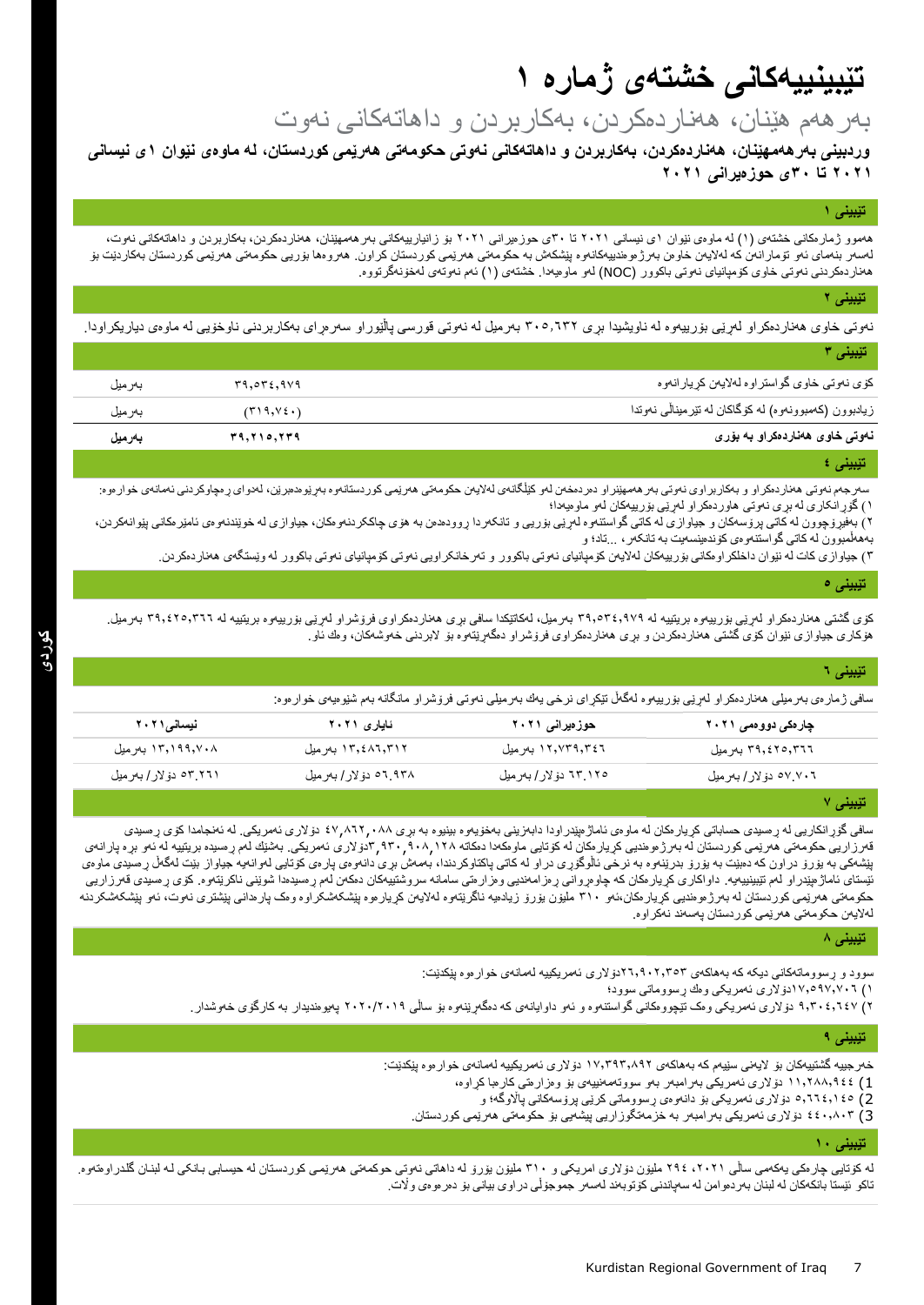### **ARABIC TRANSLATION**

### **الترجمة العربية**

**مراجعة إلنتاج وصادرات واستهالك وإيرادات النفط لحكومة إقليم كردستان في العراق خالل الفترة من ١ نيسان ٢0٢١ إلى ٣0 حزيران ٢0٢١**

- تم تعییننا من قبل المجلس اإلقلیمي لشؤون النفط والغاز في حكومة إقلیم كردستان لمراجعة إنتاج النفط وتصدیره واستهالكە وإیراداتە لعام ۱.۱ ،٢٠٢١ إضافة إلى السنوات السابقة ٢٠١٤ إلى .٢٠٢٠
- لقد استكملنا مراجعتنا لجدول تصدیر النفط واستهالكە وإیراداتە خالل الفترة من ١ نیسان ٢٠٢١ إلى ٣٠ حزیران ٢٠٢١ )"الربع الثاني من ۱.۲ ٢٠٢١"( المرفق تحت الجدول رقم ١ من هذا التقریر. قمنا في السابق بمراجعة ورفع تقریر عن جدول تصدیر النفط واستهالكە وإیراداتە خالل الفترة من ١ كانون الثاني ٢٠١٧ إلى ٣١ آذار .٢٠٢١
- شملت إجراءاتنا مراجعة سجالت التصدیر والمبیعات؛ وإجراء زیارات للموقع؛ واالستفسار عن منتجي النفط؛ ومراجعة سجالت قیاس اإلنتاج ۱.3 واتخاذ إجراءات أخرى حسب الحاجة.
	- وفیما یأتي ما توصلنا إلیە من نتائج: ۱.4
	- تصدیر واستهالك النفط لم نجد أي بیان غیر صحیح في بیانات تصدیر واستهالك النفط خالل الفترة من ١ نیسان ٢٠٢١ إلى ٣٠ ۱.4.۱ حزیران .٢٠٢١
- مبیعات النفط لم نجد أي بیان غیر صحیح في بیانات مبیعات النفط وصافي المبلغ المستلم من قبل حكومة إقلیم كردستان خالل الفترة ۱.4.۲ من ١ نیسان ٢٠٢١ إلى ٣٠ حزیران .٢٠٢١
	- یقتصر هذا التقریر على البیانات الواردة في الجدول رقم ١ وال یشمل أي معلومات إضافیة قد تكون صدرت أو نُشرت من قبل حكومة إقلیم ۱.5 كردستان.
- <sup>7, 1</sup> لقد استخدمنا أسلوب العينات وغيره من الأساليب بالقدر الذي وجدناه ضرورياً للتحقق من البيانات الواردة في الجدول رقم ١<sub>٠</sub> وقد اعتمدت المراجعة التي قمنا بها على المستندات التي تم تزویدنا بها من قبل كافة أصحاب المصلحة )منتجي النفط، محطات التكریر، تجار النفط، مشغل خط الأنابیب ووزارة الموارد الطبیعیة في حكومة إقلیم كردستان) وعلى دقة واكتمال ما سبق.
- <sup>۱٫۷</sup> تم إعداد هذا التقرير كي يتم استخدامه من قبل المجلس الإقليمي لشؤون النفط والغاز . لا تتحمل ديلويت أي مسؤولية أو التزام تجاه أي طرف ثالث عن اآلراء الواردة في هذا التقریر أو عن أي أخطاء أو تجاوزات تخص المعلومات الواردة في هذا التقریر. ال یحق ألي طرف ثالث غیر المجلس الإقلیمی لشؤون الّنفط والغاز الاعتماد علّمی هذا التقریر لأي غرض مهما كان.
	- ١٠٨ تم إصدار هذا التقرير والجدول رقم ١ باللغتين العربية والكردية أيضاً، وفي حال وجود أي اختلافات ببين هذه المستندات، ستسود النسخة الصادرة باللغة اإلنجلیزیة.

وتفضلوا بقبول فائق االحترام والتقدیر،

نیل هارجریفز ديلويت للخدمات المهنية (مركز دبي المالي العالمي) المحدودة

روبرت أوهانلون دیلویت آند توش، (الشرق الأوسط)

6 كانون األول ٢٠٢١ المجلس اإلقلیمي لشؤون النفط والغاز حكومة إقلیم كردستان في العراق إقلیم كردستان، العراق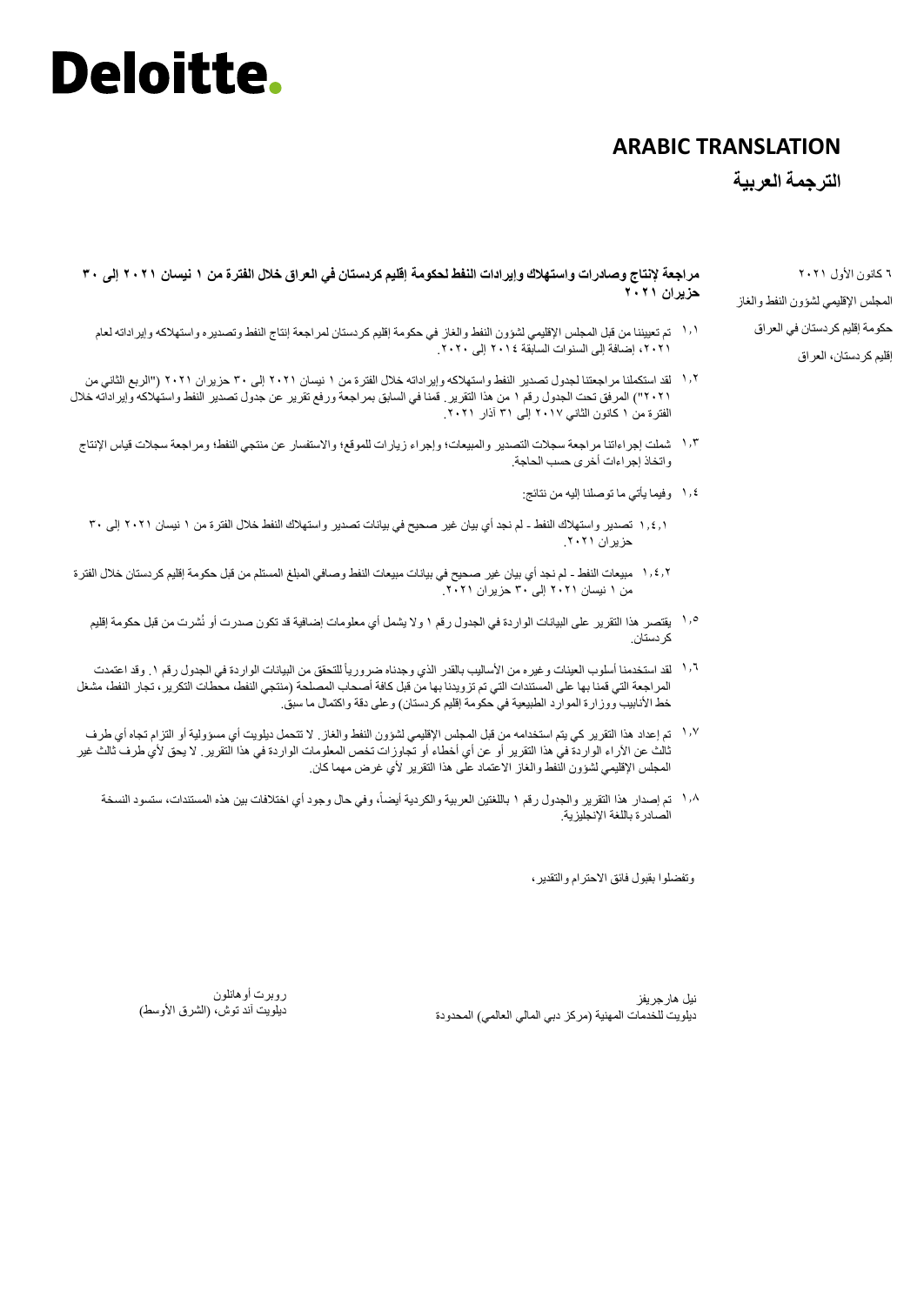## إنتاج وصادرات واستهالك وإیرادات النفط الجدول رقم ١

**١ نيسان٢0٢١ – ٣0 حزيران ٢0٢١**

|               | إجمالي الفترة                             | $\left( \frac{1}{2} \right)$<br>صادرات واستهلاك النفط                                                                |
|---------------|-------------------------------------------|----------------------------------------------------------------------------------------------------------------------|
| برميل         | 19,710,179                                | صادرات النفط الخام عبر الأنابيب (الملاحظة ٢ والملاحظة ٣)                                                             |
| برميل         | 1, 177, 179                               | النفط الخام الذي تم تسليمه ليتم تكريره من قبل وزارة الموارد الطبيعية ، صافي HFO (الملاحظة ٢)                         |
| برميل         | $1V0, \Delta \xi Y$                       | المبيعات إلى محطات التكرير                                                                                           |
| برميل         | 21,70V,77.                                | إجمالي الصادرات والاستهلاك (الملاحظة ٤)                                                                              |
|               | إجمالي الفترة                             | تحليل مبيعات الصادرات عبر الأنابيب<br>$\blacktriangledown$                                                           |
| برميل         | 19, 210, 777                              | صافي النفط المنقول من قبل المشترين (صافي الكمية بعد حركة المخزون و إزالة  المحتوى المائي) (الملاحظة ٥)               |
| دولار أمريكي  | Y, YV0, V9, 29.                           | إجمالي القيمة المحققة من النفط الخام المباع                                                                          |
| دولار/للبرميل | 0V.V.7                                    | معدل سعر البرميل الواحد المحقق للنفط المباع (الملاحظة ٦)                                                             |
|               | إجمالي الفترة                             | تحليل محطة التكرير والمبيعات المحلية<br>(WJ)                                                                         |
| برميل         | $1V0, \Delta \xi Y$                       | صافي النفط (الخام والمكثف) المنقول من المشترين (صافي الكمية بعد إزالة المحتوى المائي وخسارات التبخر عند النقل)       |
| دولار أمريكي  | 11,7AA,922                                | مجموع قيمة النفط الخام والمكثفات المباع                                                                              |
| دولار/للبرميل | 72.199                                    | معدل سعر البرميل المحقق من النفط المباع                                                                              |
|               | إجمالي الفترة                             | $\binom{m}{m}$<br>التدفقات المالية                                                                                   |
| دولار أمريكي  | ٢,٢٨٦,٣٦٨,٤٣٤                             | إجمالي القيمة المحققة من النفط الخام ومكثفات الغاز الطبيعي المباع (الصادرات المنقولة عبر الأنابيب والمبيعات المحلية) |
| دولار أمريكي  | $(2V, \lambda TY, \cdot \lambda \lambda)$ | صافي التغيير في أرصدة حسابات المشترين (الملاحظة ٧)                                                                   |
| دولار أمريكي  | (77, 9.7, 707)                            | الفائدة والرسوم الأخرى (الملاحظة ٨)                                                                                  |
| دولار أمريكي  | (921, 207, 07A)                           | دفعات لمنتجي النفط                                                                                                   |
| دولار أمريكي  | (119, 792, 92)                            | دفعات التعرفة لشركة الطاقة التركية (TEC)                                                                             |
| دولار أمريكي  | (17A, 977, A17)                           | دفعات مقدمة إلى شركة أنابيب كردستان (KPC) بموجب اتفاقية الامتياز الخاصة بأنابيب النفط                                |
| دولار أمريكي  | (1V, Y9Y, A9Y)                            | دفعات مقدمة إلى أطراف أخرى بواسطة أو بالنيابة عن حكومة إقليم كردستان (الملاحظة ٩)                                    |
| دولار أمريكي  | $\Lambda$ 92, ٤٣., ٤.٦                    | صافي الرصيد النقدي المستلم عن المبيعات والأنشطة المرتبطة بها من قبل حكومة إقليم كردستان                              |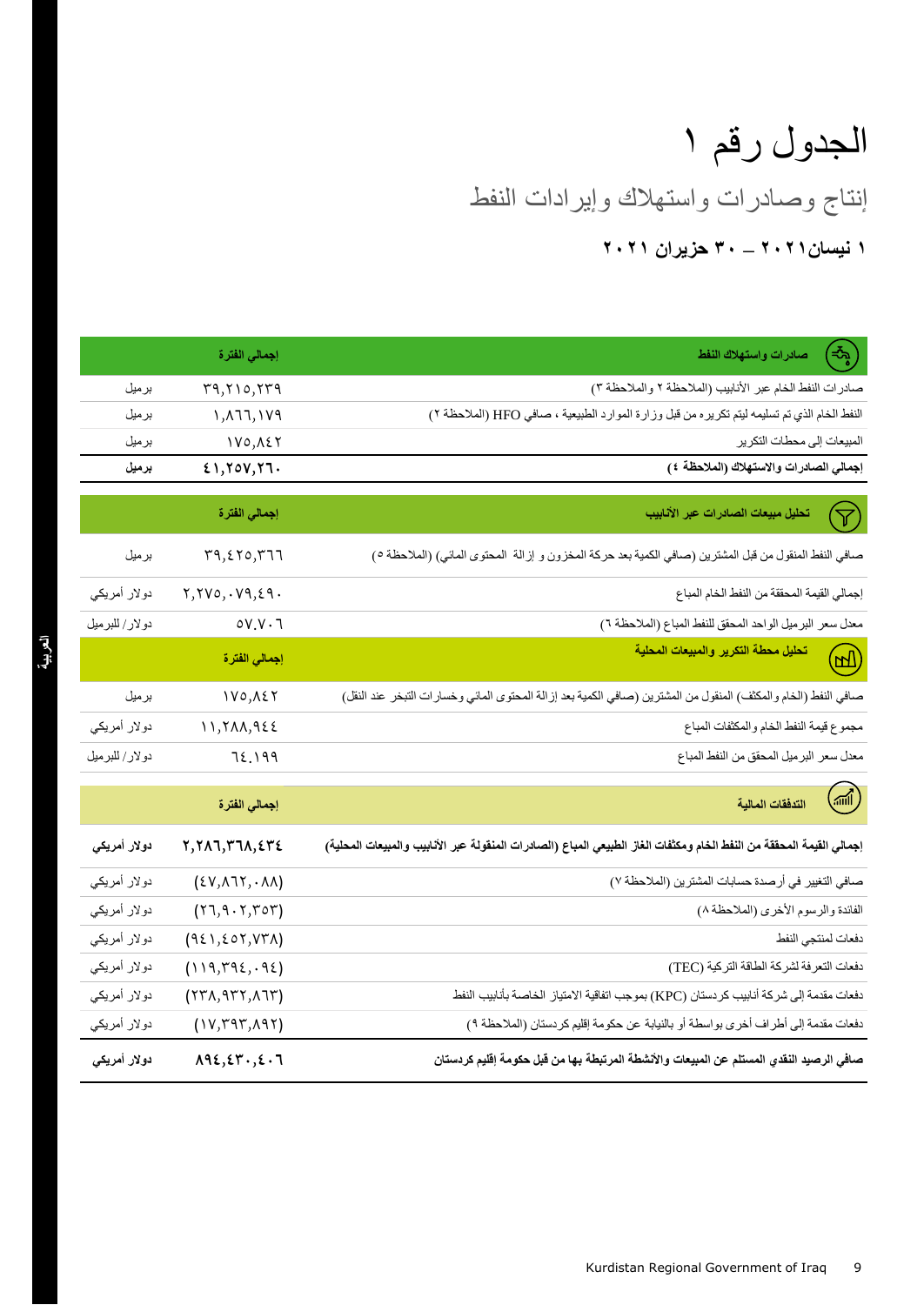## مالحظات الجدول رقم ١

إنتاج وصادرات واستهالك وإیرادات النفط

### **١ نيسان ٢0٢١ – ٣0 حزيران ٢0٢١**

#### **مالحظة :١**

جمیع الأرقام الواردة في الجدول رقم ١ خلال الفترة من ١ نیسان ٢٠٢١ - ٣٠ حزیران ٢٠٢١ فیما يتعلق بإنتاج وصادرات واستهلاك وإيرادات النفط مبنية على السجلات المقدمة من قبل أصحاب المصلحة إلى حكومة إقلیم كردستان. تم أیضا استخدام خط الأنابیب لحكوم إقلیم كردستان لتصال فلاس الفترة الشمال خلال الفترة. لم يتم شمل هذا النفط في الجدول رقم .١

#### **مالحظة :٢**

یشمل تصدیر النفط الخام باألنابیب 306.632 برمیل من فائض نفط الوقود الثقیل المكرر إلى االستهالك الداخلي خالل هذه الفترة.

| ملاحظة ٠٣                                  |                            |        |
|--------------------------------------------|----------------------------|--------|
| إجمالي النفط الخام المنقول من قبل المشترين | ۳۹,٥٣٤,٩٧٩                 | بر میں |
| الزيادة (النقصان) في التخزين في محطة النفط | $(Y \mid 9, V_{\epsilon})$ | برميل  |
| صادرات النفط الخام عبر الأنابيب            | ۳۹,۲۱٥,۲۳۹                 | برميل  |
|                                            |                            |        |

#### **مالحظة :4**

يمثل إجمالي صادرات واستهلاك النفط ما يتم إنتاجه من الحقول المُشغلة من قبل حكومة إقليم كردستان بعد أخذ ما يأتي بالاعتبار :

- i. تغیّر كمیة النفط المصدر عبر األنابیب أثناء الفترة؛ ii. الخسائر التشغيلية ومقدار الفروقات الناتجة عن النقل عبر الأنابيب وعبر الشاحنات نتيجة لعمليات النحنالات الناتجة عن معايرة أجهزة القياس، التبخر أثناء نقل
	- المكثفات، إلخ.؛ و iii. اختالفات التوقیت بین الضخ عبر األنابیب من شركة نفط الشمال وكمیة النفط المخصصة لشركة نفط الشمال في محطة التصدیر.

## **العربیة**

بلغ اجمالي صادرات النفط الخام عبر الأنابيب ٢٩,٥٣٤,٩٧٩ برميلاً، بينما بلغ صافي مبيعات الصادرات عبر الأنابيب ٢٩,٤٢٥,٣٦٦ برميلاً. والفرق ما بين إجمالي وصافي الصادرات عبر األنابیب هو نتیجة إلزالة الملوثات مثل الماء.

#### **مالحظة :6**

**مالحظة :٥**

بلغ صافي صادرات النفط عبر األنابیب ومعدل سعر البرمیل الواحد المحقق للنفط المباع في الشهر ما یأتي:

| الربع الثاني ٢٠٢١     | حزیران ۲۰۲۱          | أمار ٢٠٢١            | نیسان ۲۰۲۱           |
|-----------------------|----------------------|----------------------|----------------------|
| ۳۹,٤۲٥,۳٦٦ برميل      | ۱۲٫۷۳۹٫۳٤٦ برمیل     | ۱۳٫٤٦۸٫۳۱۲ برمیل     | ۱۳٬۱۹۹٬۷۰۸ برمیل     |
| ٥٧.٧٠٦ دولار/ للبرميل | ٦٣.١٢٥ دولار/للبرميل | ۳۸.۹۳۸ دولار/للبرميل | ۲٬۲۱۱ دولار/ للبرميل |
|                       |                      |                      | and the company      |

#### **مالحظة :7**

حقق صافي التغيير في أرصدة حساب المشتري خلال الفترة انخفاضاً بقيمة ٤٧,٨٦٢,٠٨٨ دولار أمريكي. وبلغ رصيد إجمالي الناتج المستحق الدفع من حكومة إقليم كردستان للمشترين في نهاية الفترة مبلغا وقدره ٢,٩٢٠,٩٠٨,١٢٨ دولار أمريكي. ويتضمن جزء من هذا الرصيد مبالغ مدفوعة مسبقاً باليورو وسيتم سدادها باليورو بحسب سعر الصرف السائد في وقت السداد، وعليه فإن قيمة المبلغ النهائي قد تختلف عن رصيد الفترة الحالوة في هذه الملاحظة. المطالبات من المشترين والتي لا تزال قيد موافقة وزارة الموارد الطبيعية غیر مشمولة ضمن هذا الرصید. لا يشمل الرصید الإجمالي المستحق من حكومة إقلیم تلفیف المشاهی الله علیه به ٣١٠ ملیون یورو أعید تصنیفها كمدفوعات نفطیة مسبقا في فترة سابقة، إال أنە لم یتم اإلفراج عنها بعد إلى حكومة إقلیم كردستان.

#### **مالحظة :8**

تتألف الفوائد والرسوم األخرى البالغة 26.902.353 دوالر أمریكي مما یلي:

- 1. د ١٧,٥٩٧,٧٠٦ دولارٍ أمرِيكي رسوم فائدة؛ و
- يك .2 9.304.647 مطالبات ارتبطت بالشحنات الملوثة لعام دوالر أمري .2019/2020

#### **مالحظة :٩**

دفعات لأطراف أخرى بقيمة ١٧,٣٩٣,٨٩٢ دولار أمريكي تتألف مما يلي:<br>.

- ول الذي تم رش .1 11.288.944 اؤه لوزارة الكهرباء؛ يك للبب <sup>ر</sup> دوالر أمري
	- 2. هـ 6,172,16 دولار أمريكي لسداد رسوم مصفاة التكرير؛ و
- 3. ٤٤٠,٨٠٣ دولار أمريكي للخدمات المهنية المقدمة إلى حكومة إقليم كردستان.

#### **مالحظة :١0**

في نهایة الربع الثاني من عام ٢٠٢١، لا یزال مبلغ ٢٩٤ ملیون دولر من ایرو من ایرادات النفط لحكومة إقلیم كردستان محفوظاً في حسابات مصرفیة في لبنان. ولا زالت المصارف في لبنان تقید حركة العمالت األجنبیة إلى خارج البالد.